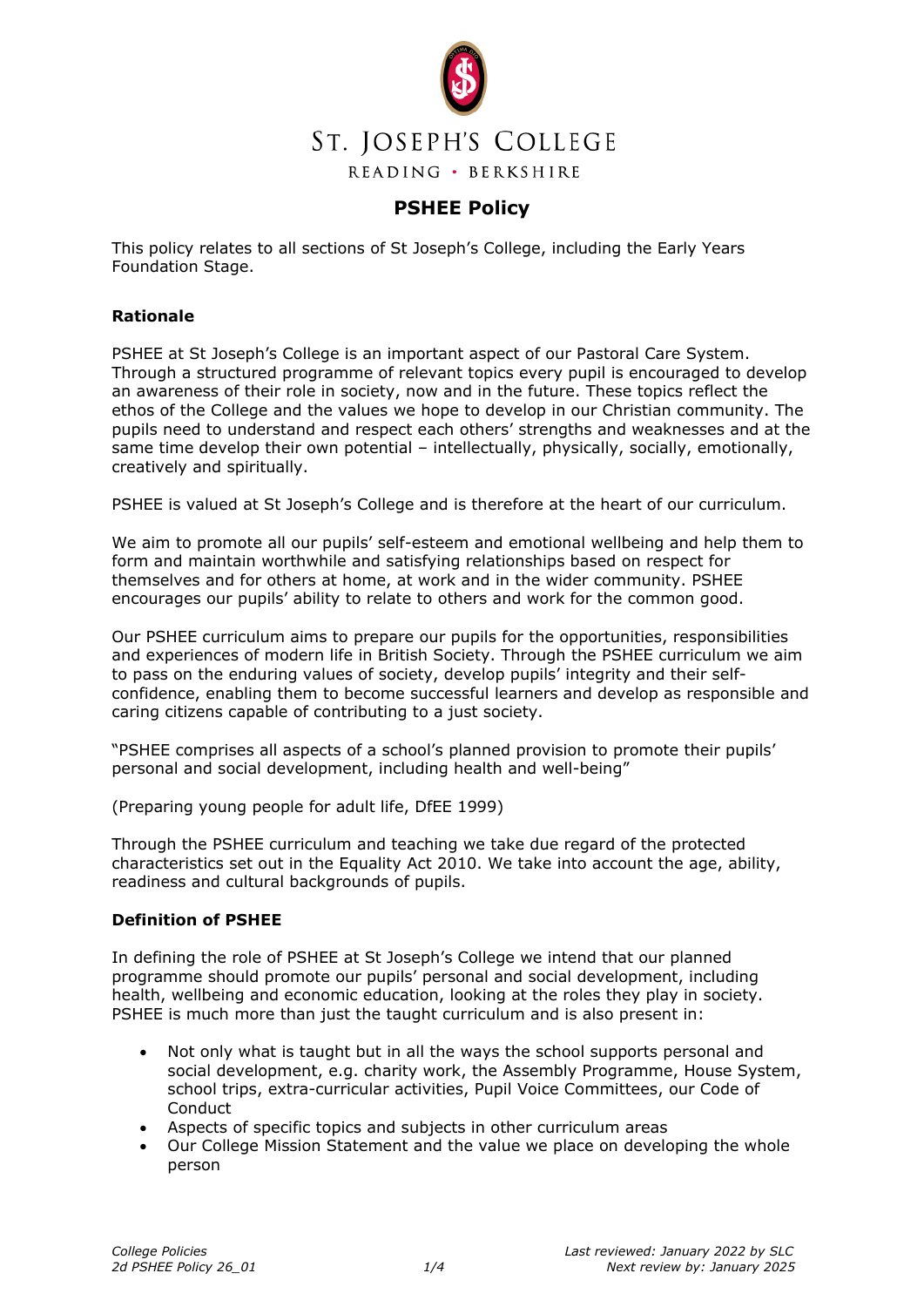

## **Aims of PSHEE**

PSHEE aims to help all our pupils:

- Understand and manage their emotions
- Maintain effective relationships
- Value and respect themselves and other people
- Appreciate difference and the needs of others
- Contribute positively to the College community
- Consider social and moral dilemmas
- Be responsible for their behaviour and learning
- Develop skills of creative thinking, reflective learning and independent enquiry
- Be able to assess and manage risk and be confident of their decisions
- Be confident to ask for help
- Support key Citizenship aims of cultural, political and global awareness
- To understand the Fundamental British Values by developing in them a respect and tolerance for others' beliefs and by contributing to their knowledge of British institutions and society.
- Be sensitive to the feelings of others and develop teamwork skills
- Think about, assess and develop their potential
- Make informed and healthy decisions and develop their critical thinking skills
- Explore what it means to be enterprising
- Understand economic wellbeing and use of money both in business and personal life
- Prepare for change

# **Organisation of PSHEE**

PSHEE is taught as a discrete curriculum subject (one 40-minute weekly lesson) throughout the College from Early Years to Year 11. In the Sixth Form, it is taught for 2 x 40 minute lessons and is called 'Enrichment'.

The Heads of Year/Prep Class teachers are responsible for designing the programme and assist the delivery of PSHEE. It is also their role to consider and identify the training needs of staff delivering the subject. Form Tutors also play an active role in the PSHEE programme and its delivery. It is strength of the subject that PSHEE staff represent a wide range of subject areas and breadth of experience. Teachers work in year teams to share good practice and meet once a term. There is also a termly planning meeting for Heads of Year and Prep Class Teachers.

PSHEE time allows for a range of practical activities which promote active citizenship e.g. charity fundraising, and supports in the preparation of Year Group Services with an emphasis on spiritual and moral content. It is also used for Target Setting and the monitoring of pupils' progress.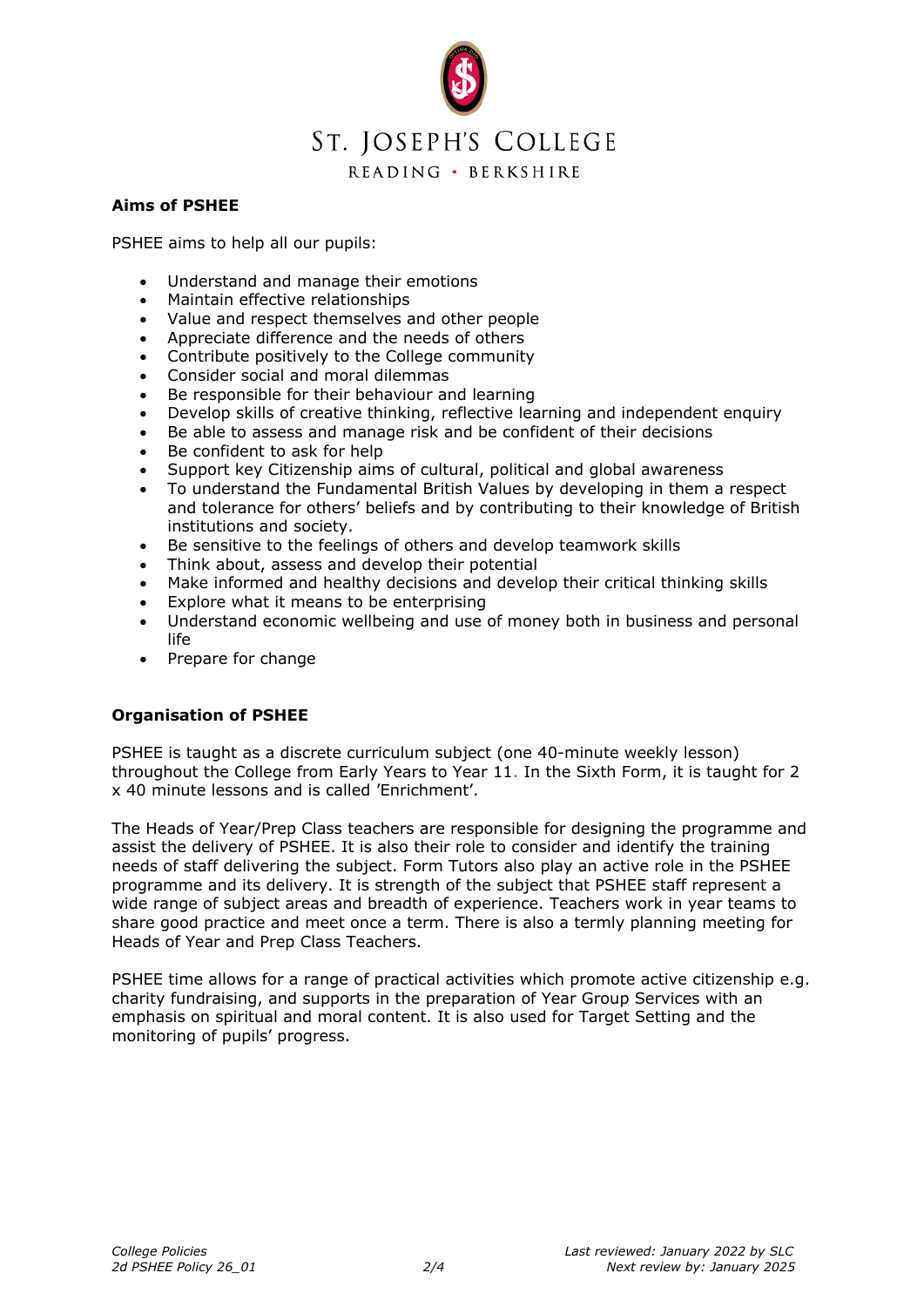

## **PSHEE Programme and Themes**

There are five themes in our delivery of the PSHEE education curriculum, which are as follows:

| <b>Living in the Wider</b> | Academic School Life | <b>Careers and Higher</b> | <b>Relationships and</b> | Health and |
|----------------------------|----------------------|---------------------------|--------------------------|------------|
| World                      |                      | Education                 | <b>Sex Education</b>     | Wellbeing  |

These are based on the PSHE Associations Programme of Study, and are delivered through PSHEE lessons, the tutoring programme, assemblies, external speakers and other curriculum areas. E-Safety, is delivered through each theme rather than sitting as standalone thread as it permeates all aspects of life in today's world. More detailed schemes of work, lesson plans & resources are available from the respective Heads of Year/Prep class teachers.

#### **Visitors and Outside Agencies**

We are keen to involve individuals and organisations to resource and support our delivery of the PSHEE programme. Visiting speakers in recent years have included professionals in the fields of health, religious organisations, law, police, drugs education, higher education, business and the world of work, drama groups etc. All visiting speakers to the College are checked for suitability. Staff responsible for booking external speakers are required email a copy of the External Visitors Policy in addition to completing an external visitor checklist, which includes an online search. The checklists are retained alongside the single central register and all visitors are expected to work within the terms and spirit of our PSHEE policy.

#### **Relationships and Sex Education**

Our teaching in Religious Education and Science support the delivery of this programme in conjunction with Heads of Year through the PSHEE programme. The Catholic Church's teaching on human sexuality, based on the values of the Gospel, provides the context for the College's programme.

Relationships Education is taught across the College and Sex Education is covered in the Senior School. This will be taught through TenTen Theatre's new programme which is in line with both the Department for Education guidelines and the Catholic Education Service.

In the Prep School, this is taught by the class teachers, Lay Chaplain and RE Coordinator. In the Senior School, a selected team of staff who are confident and have experience delivering the subject are responsible for its teaching. All staff delivering RSE have been appropriately trained.

For further details, please see the Relationship and Sex Education Policy (RSE) Policy and Relationship and PSHEE Curriculum Overview.